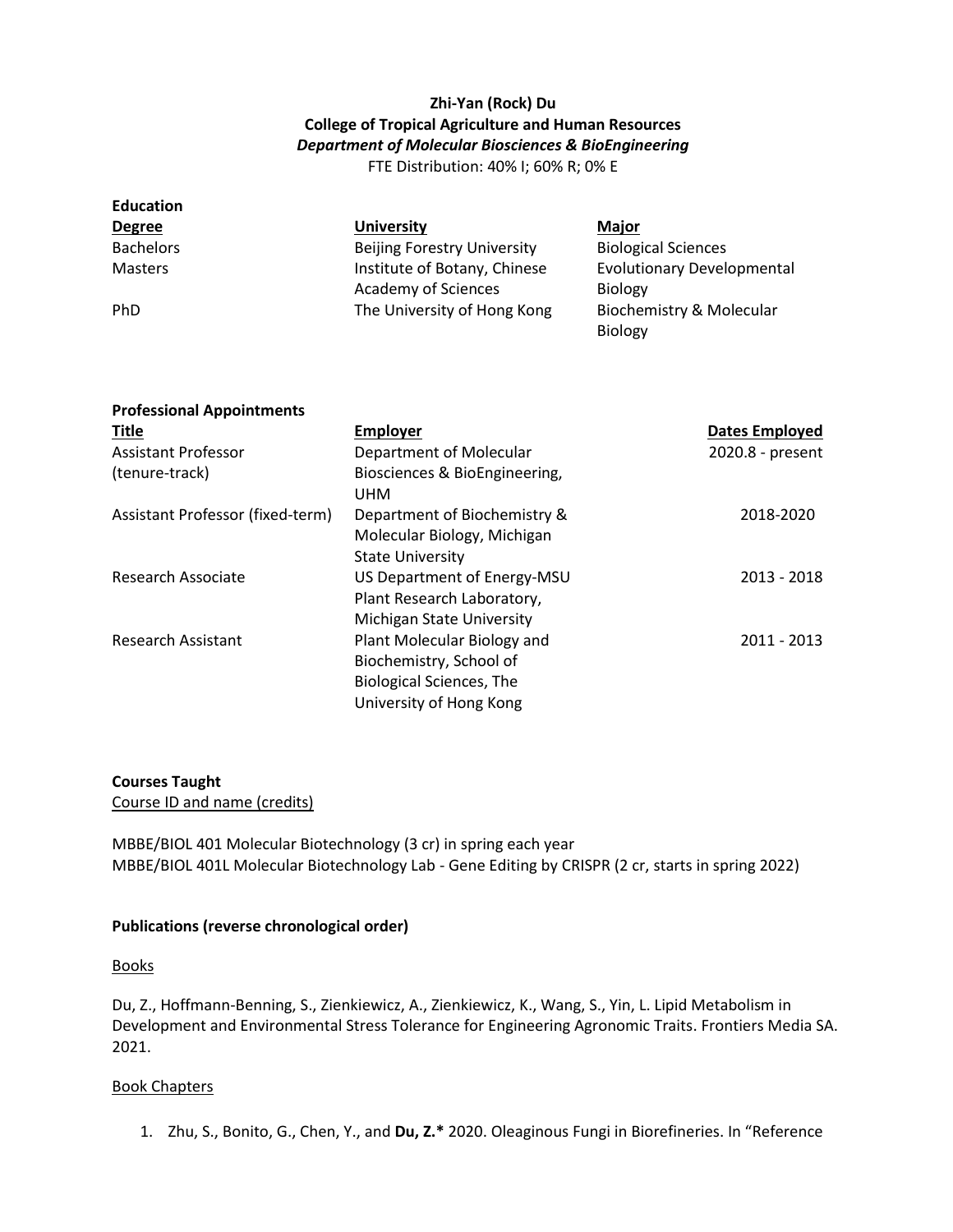Module in Life Sciences" (ISBN 9780128096338), DOI: 10.1016/B978-0-12-819990-9.00004-4.

2. **Du, Z.**, and Benning, C. 2016. Triacylglycerol accumulation in photosynthetic cells in plants and algae. In "Lipids in plant and algae development" (ISBN 9783319259796), edited by Nakamura, Y. and Li-Beisson Y. Springer. 179-205.

# **Selected Journal Publications**

- 1. Du, Z., Hoffmann-Benning, S., Zienkiewicz, A., Zienkiewicz, K., Wang, S., Yin, L. 2021. Editorial: Lipid Metabolism in Development and Environmental Stress Tolerance for Engineering Agronomic Traits. Frontiers in Plant Science, DOI: 10.3389/fpls.2021.739786.
- 2. Shi, M., **Du, Z.**, Hua, Q., and Kai, G. 2021. CRISPR/Cas9-mediated targeted mutagenesis of bZIP2 in Salvia miltiorrhiza leads to promoted phenolic acid biosynthesis. Industrial Crops and Products 164: 113560.
- 3. Zhou, W., Li, S., Maoz, I., Wang, Q., Xu, M., Feng, Y., Hao, X., **Du, Z.\***, and Kai G. 2021. SmJRB1 positively regulates the accumulation of phenolic acid in Salvia miltiorrhiza. Industrial Crops and Products 164: 113417.
- 4. Guo, Z., Pogancev, G., Meng, W., **Du, Z.**, Liao, P., Zhang, R., Chye, M. 2020. The overexpression of rice ACYL-COA-BINDING PROTEIN4 improves salinity tolerance in transgenic rice. Environmental and Experimental Botany, 104349.
- 5. Meng, W., Xu, L., **Du, Z.**, Wang, F., Zhang, R., Song, X., Lam, S., Shui, G., Li, Y., and Chye, M. 2020. RICE ACYL-COA-BINDING PROTEIN6 affects acyl-CoA homeostasis and growth in rice. Rice, 13: 75.
- 6. Aznar-Moreno, J., Venegas-Calerón, M., **Du, Z.**, Garcés, R., Tanner, J., and Chye, M., Martínez-Force, E., Salas, J. 2020. Characterization and function of a sunflower (Helianthus annuus L.) Class II acyl-CoA-binding protein. Plant Science, 300: 110630.
- 7. Liber, J., Bryson, A., Bonito, G., and **Du, Z.\*** 2020. Harvesting Microalgae for Food and Energy Products. Small Methods, 2000349.
- 8. Zienkiewicz, A., Zienkiewicz, K., Poliner, E., Pulman, J., **Du, Z.**, et al. 2020. The microalga Nannochloropsis during transition from quiescence to autotrophy in response to nitrogen availability. Plant Physiology, 182:819-839.
- 9. **Du, Z.**, Zienkiewicz, K., Vande Pol, N., Ostrom, N., Benning, C., and Bonito, C. Algal-fungal symbiosis leads to a photosynthetic mycelium. eLife, 2019;8:e47815.
- 10. O'Donnell, D., **Du, Z.**, Litchman, E. 2019. Experimental evolution of phytoplankton fatty acid thermal reaction norms. Evolutionary Applications, https://doi.org/10.1111/eva.12798.
- 11. **Du, Z.**, Alvaro, J., Hyden, B., Zienkiewicz, K., Benning, N., Zienkiewicz, A., Bonito, C., and Benning, C. 2018. Enhancing oil production and harvest by combining the marine alga Nannochloropsis oceanica and the oleaginous fungus Mortierella elongata. Biotechnology for Biofuels, 11: 174.
- 12. Poliner, E., Takeuchi, T., **Du, Z.**, Benning, C., Farré, E. 2018. Non-transgenic marker-free gene disruption by an episomal CRISPR system in the oleaginous microalga, Nannochloropsis oceanica CCMP1779. ACS Synthetic Biology, 7: 962-968.
- 13. **Du, Z.**, Lucker, B., Zienkiewicz, K., Millera, T., Zienkiewicz, A., Sears, B., Kramer, D., and Benning, C. 2018. Galactoglycerolipid Lipase PGD1 Is Involved in Thylakoid Membrane Remodeling in Response to Adverse Environmental Conditions in Chlamydomonas. The Plant Cell, 30: 447-465.
- 14. Zienkiewicz, K., Zienkiewicz, A., Poliner, E., **Du, Z.**, Vollheyde, K., Herrfurth, C., Marmon, S., Farré, E., Feussner, I., and Benning, C. 2017. Nannochloropsis, a rich source of diacylglycerol acyltransferases for engineering of triacylglycerol content in different hosts. Biotechnology for Biofuels, 10: 8.
- 15. Uehling, J., Gryganskyi, A., Hameed, K., Tschaplinski, T., Misztal, P., Wu, S., Desirò, A., Vande Pol, N., **Du, Z.** et al. 2017. Comparative genomics of Mortierella elongata and its bacterial endosymbiont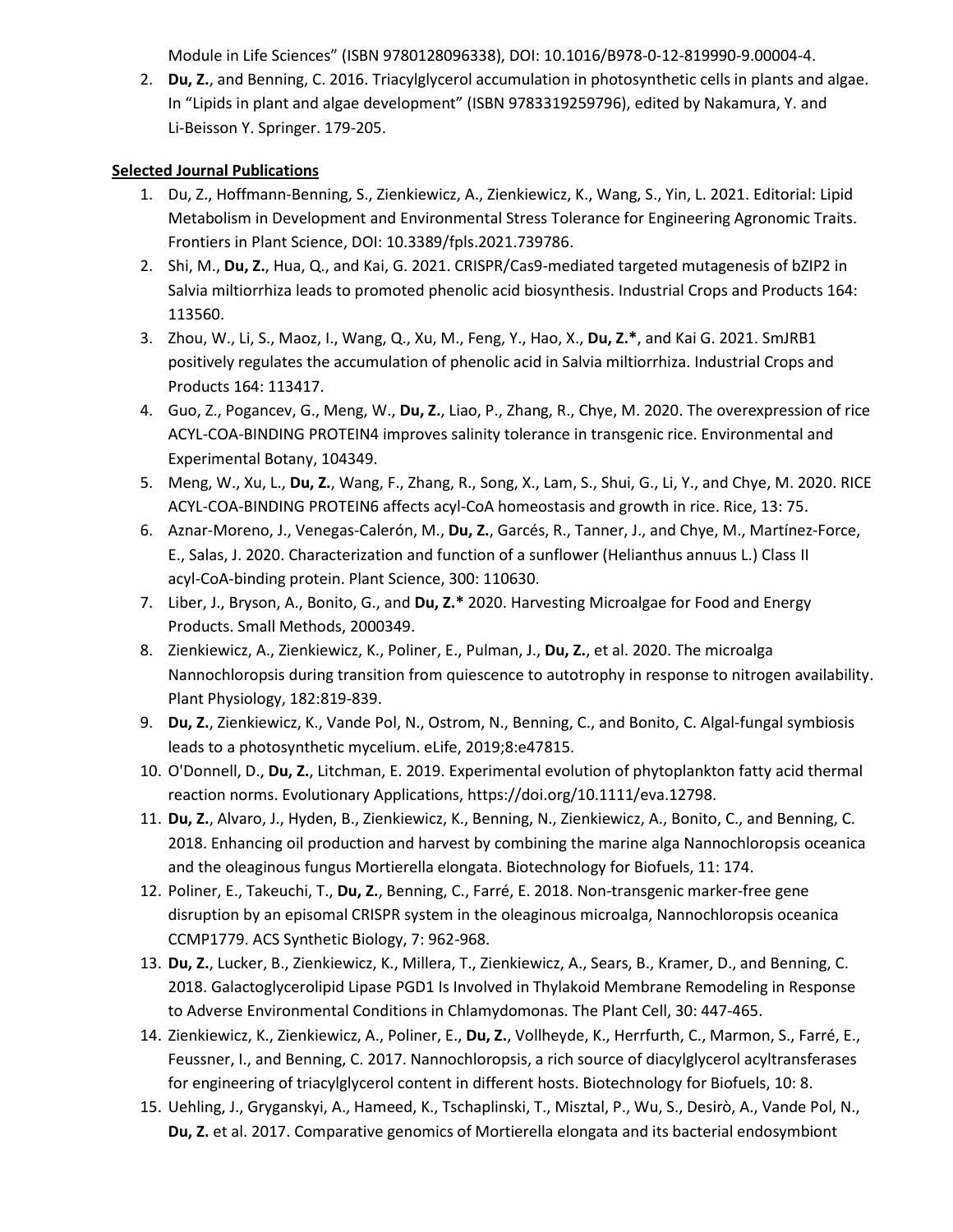Mycoavidus cysteinexigens. Environmental Microbiology, 19: 2964-2983.

- 16. Zienkiewicz, K., **Du, Z.**, Ma W., and Benning, C. 2016. Neutral lipid biosynthesis in microalgae molecular, cellular and physiological insight. Biochimica et Biophysica Acta, 1816: 1269-1281.
- 17. **Du, Z.**, Arias, T., Meng, W., and Chye, M. 2016. Plant acyl-CoA-binding proteins: An emerging family involved in plant development and stress responses. Progress in Lipid Research, 63: 165-181.
- 18. **Du, Z.**, Chen, M., Chen, Q., Gu, J., and Chye, M. 2015. Expression of Arabidopsis acyl-CoA-binding proteins AtACBP1 and AtACBP4 confers Pb(II) accumulation in Brassica juncea roots. Plant, Cell & Environment, 38: 101-117.
- 19. **Du, Z.**, Chen, M., Chen, Q., Xiao, S., and Chye, M. 2013a. Arabidopsis Acyl-CoA-Binding Protein ACBP1 participates in the regulation of seed germination and seedling development. The Plant Journal, 74: 294-309.
- 20. **Du, Z.**, Chen, M., Chen, Q., Xiao, S., and Chye, M. 2013b. Overexpression of Arabidopsis Acyl-CoA-Binding Protein ACBP2 enhances drought tolerance. Plant, Cell & Environment, 36: 300-314.
- 21. **Du, Z.**, and Chye, M. 2013c. Interactions between Arabidopsis acyl-CoA-binding proteins and protein partners. Planta, 238: 239-245.
- 22. **Du, Z.**, Xiao, S., Chen, Q., and Chye, M. 2010a. Arabidopsis acyl-CoA-binding proteins ACBP1 and ACBP2 show different roles in freezing stress. Plant Signaling & Behaviour, 5: 607-609.
- 23. **Du, Z.**, Xiao, S., Chen, Q., and Chye, M. 2010b. Depletion of the membrane-associated acyl-CoA-binding protein ACBP1 confers freezing tolerance in Arabidopsis. Plant Physiology, 152: 1585-1597.
- 24. **Du, Z.**, and Wang, Y. 2008. Significance of RT-PCR expression patterns of *CYC*-like genes in *Oreocharis benthamii* (Gesneriaceae). J. Syst. Evol. 46: 23-31.

# **Patents**

- 1. Bonito, G., **Du, Z.**, Benning, C. US Patent 10858687. Lipid biosynthesis and abiotic stress resilience in photosynthetic organisms.
- 2. Chye, M., **Du, Z.**, Chen, Q. WO/2013/064119. Methods using acyl-coenzyme a-binding proteins to enhance drought tolerance in genetically modified plants.
- 3. Chye, M., **Du, Z.**, Chen, Q. EP Patent EP2773765A4. Methods using acyl-coenzyme a-binding proteins to enhance drought tolerance in genetically modified plants.
- 4. Chye, M., **Du, Z.**, Chen, Q. CA Patent CA2854069C. Methods using acyl-coenzyme a-binding proteins to enhance drought tolerance in genetically modified plants.
- 5. Chye, M., **Du, Z.**, Chen, Q. CN Patent CN104080915B. Methods using acyl-coenzyme a-binding proteins to enhance drought tolerance in genetically modified plants.

Creative Works (i.e., Extension Videos, Websites, Blogs, Creative Designs and Exhibitions, etc.)

<https://www2.hawaii.edu/~duz/> https://www.youtube.com/watch?v=AoFZZtYIRYc

Leadership Roles (Committees, Boards, Advisory, etc.) Asociate editor, Frontiers in Plant Science. Advisory board member, AntiAlias Ventures [\(https://theantialias.com/\)](https://theantialias.com/).